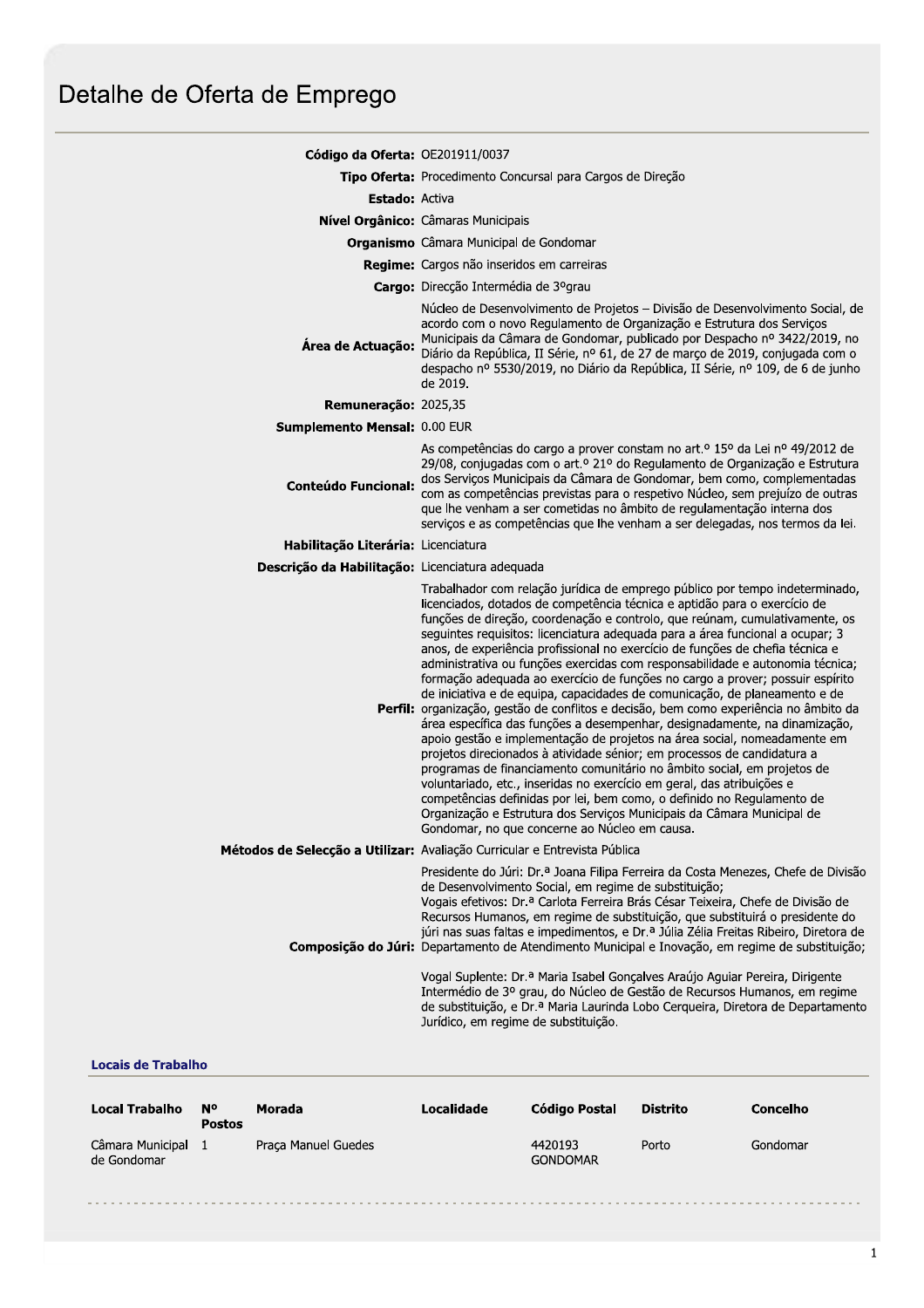## Requisit by telegast as  $\#$  J valid if  $\epsilon$  - Os constantes no artigo 12° e n.º 3 do art.º 4° da Lei n.º49/2012, de 29 de agosto.

## Requisitos de Nacionalidade: Sim

Jornal Oficial/Orgão de Comunicação<br>
Casial, Diário da República / Jornal "O Público"

Apresentação de Candidaturas

Local: Município de Gondomar

Formalização da Candidatura: As candidaturas deverão ser formalizadas, a contar do 1.º dia útil da publicitação na BEP e pelo prazo de 10 dias úteis, mediante requerimento dirigido ao senhor Presidente da Câmara Municipal de Gondomar, e entregue pessoalmente nos serviços do Balcão Único, sito na Praça do Cidadão - Gondomar ou remetido por correio registado com aviso de receção, para Câmara Municipal de Gondomar, Praça Manuel Guedes, 4420-193 Gondomar, ou enviado por email para o seguinte endereço de correio eletrónico: recrutamento@cm-gondomar.pt., até ao último dia do prazo de candidaturas referido na BEP, mediante preenchimento de formulário próprio, disponível no site da Câmara Municipal de Gondomar (www.cmgondomar.pt), devendo constar, obrigatoriamente, os seguintes elementos: Identificação completa do candidato ou seja, nome completo, estado civil, profissão, data de nascimento, nacionalidade, filiação, número e data do Bilhete de Identidade/Cartão Cidadão, bem como o seu serviço emissor, número de contribuinte, residência completa incluindo o código postal, contacto telefónico e endereço eletrónico, caso exista; habilitações académicas; categoria e relação jurídica de emprego público que detêm; serviço e local onde desempenha funções e identificação do procedimento concursal a que se candidata e respetiva publicitação na BEP. Não serão aceites candidaturas cujos formulários não estejam devidamente identificados e assinados Deverão entregar, anexo ao formulário de candidatura, sob pena de a candidatura não ser considerada, os seguintes documentos: a) Curriculum vitae detalhado, datado e assinado, do qual conste, designadamente, a identificação completa, as habilitações literárias e profissionais, com a indicação das funções que exerce, bem como as que exerceu, com indicação dos períodos de duração e atividades relevantes, a formação profissional detida, com indicação das ações de formação finalizadas,

entidades que as promoveram, duração e datas de realização, juntando cópias dos respetivos certificados, sob pena de os mesmos não serem considerados, bem como qualquer outro elemento que considere relevante para a apreciação curricular a fazer; b) Fotocópia do certificado das habilitações académicas, onde conste que concluiu a licenciatura e a nota final de licenciatura/mestrado;

c) Fotocópia dos certificados de formação profissional frequentada e mencionadas no curriculum vitae:

d) Declaração devidamente autenticada e atualizada (reportada ao prazo estabelecido para a apresentação de candidaturas) emitida pelo servico ou organismo a que o candidato se encontra vinculado, onde conste inequivocamente a natureza do vínculo à Administração Pública, a antiguidade na categoria e/ou carreira e, ainda, o conteúdo funcional, com especificação das tarefas e responsabilidades inerentes ao posto que ocupa e a avaliação de desempenho obtida nos últimos três anos (menções qualitativas e quantitativas).

**Contacto: 224660500** 

Data de Publicação 2019-11-05

**Data Limite: 2019-11-18** 

Observações Gerais: AVISO

## RECRUTAMENTO DE CARGO DE DIRECÃO INTERMÉDIA DE 3º GRAU NÚCLEO DE DESENVOLVIMENTO DE PROJETOS - DIVISÃO DE DESENVOLVIMENTO SOCIAL

Para efeitos do disposto no n.º 1 do art.º 21º da Lei n.º 2/2004 de 15 de janeiro, alterada e republicada pela Lei nº 64/2011, de 22 de dezembro, na sua atual redação, adaptado à Administração Local pela Lei n.º 49/2012 de 29 de agosto, na sua atual redação, torna-se público que, em conformidade com a proposta apresentada e aprovada em reunião de Assembleia Municipal, no dia 25 de julho de 2019 e por meu despacho datado de vinte e seis de julho de 2019, foi autorizada a abertura do procedimento de recrutamento e seleção, para provimento do cargo de Direção Intermédia de 3º Grau, do Núcleo de Desenvolvimento de Projetos - Divisão de Desenvolvimento Social.

Requisitos Legais: - art.º 4º, nº 2 e 3 da Lei nº 49/2012, de 29 de agosto conjugado com o nº 1 do art.º 22º do Regulamento de Organização e Estrutura dos Serviços Municipais da Câmara de Gondomar, publicado, por Despacho nº 3422/2019, no Diário da República, II Série, nº 61, de 27 de março de 2019.

Área de Atuação: Núcleo de Desenvolvimento de Projetos - Divisão de Desenvolvimento Social, de acordo com o novo Regulamento de Organização e Estrutura dos Servicos Municipais da Câmara de Gondomar, publicado por Despacho nº 3422/2019, no Diário da República, II Série, nº 61, de 27 de março de 2019, conjugada com o despacho nº 5530/2019, no Diário da República, II Série, nº 109, de 6 de junho de 2019. Remuneração: 2.025,35€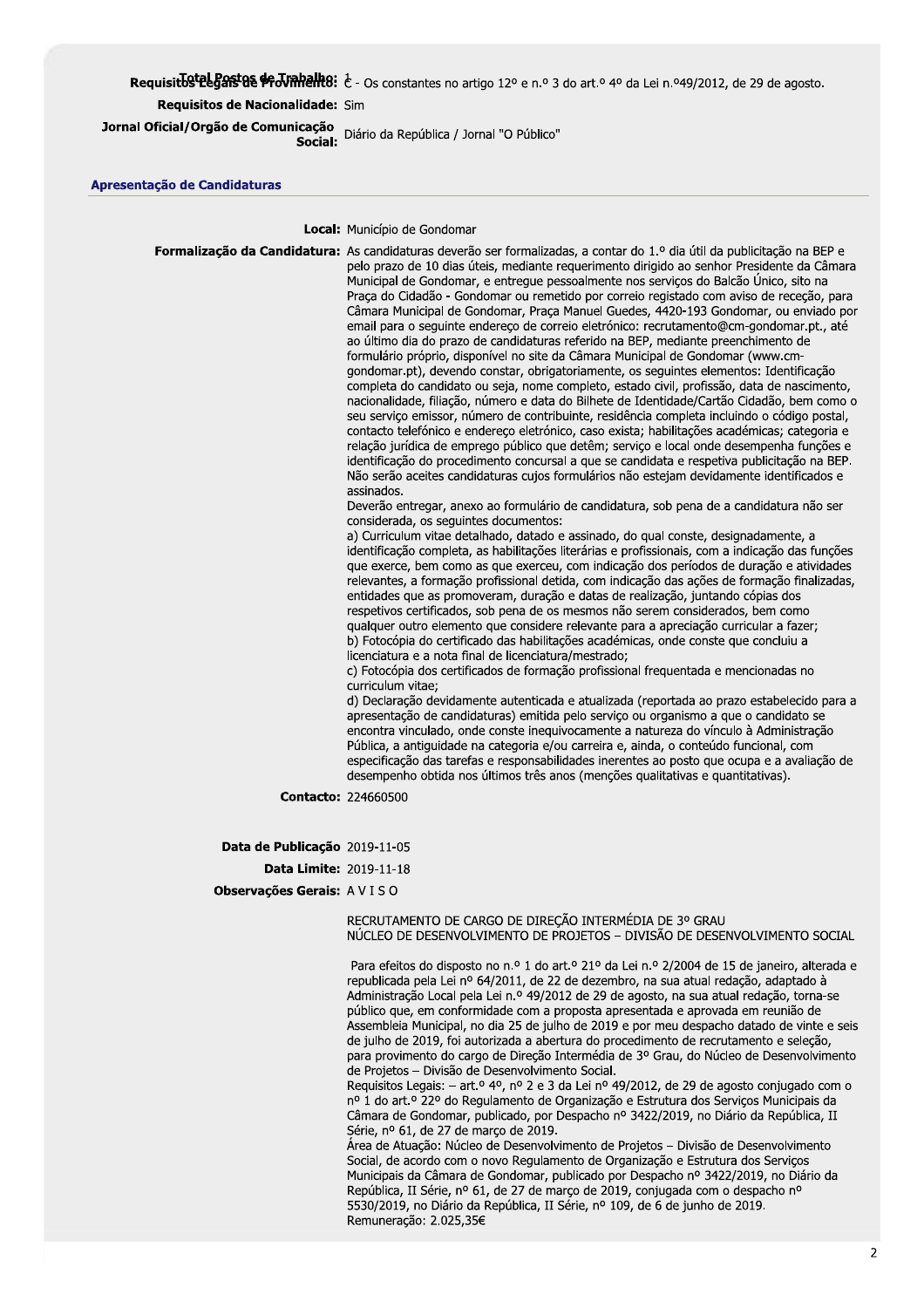Suplemento Mensal: 0,00€

Conteúdo Funcional: As competências do cargo a prover constam no art.º 15º da Lei nº 49/2012 de 29/08, conjugadas com o art.º 21º do Regulamento de Organização e Estrutura dos Serviços Municipais da Câmara de Gondomar, bem como, complementadas com as competências previstas para o respetivo Núcleo, sem prejuízo de outras que lhe venham a ser cometidas no âmbito de regulamentação interna dos serviços e as competências que lhe venham a ser delegadas, nos termos da lei.

Habilitação Literária: Licenciatura ou grau académico superior.

Descrição da Habilitação: Licenciatura adequada.

Perfil Pretendido: Trabalhador com relação jurídica de emprego público por tempo indeterminado, licenciados, dotados de competência técnica e aptidão para o exercício de funções de direção, coordenação e controlo, que reúnam, cumulativamente, os seguintes requisitos: licenciatura adequada para a área funcional a ocupar; 3 anos, de experiência profissional no exercício de funções de chefia técnica e administrativa ou funções exercidas com responsabilidade e autonomia técnica; formação adequada ao exercício de funções no cargo a prover; possuir espírito de iniciativa e de equipa, capacidades de comunicação, de planeamento e de organização, gestão de conflitos e decisão, bem como experiência no âmbito da área específica das funções a desempenhar, designadamente, na dinamização, apoio gestão e implementação de projetos na área social, nomeadamente em projetos direcionados à atividade sénior; em processos de candidatura a programas de financiamento comunitário no âmbito social, em projetos de voluntariado, etc., inseridas no exercício em geral, das atribuições e competências definidas por lei, bem como, o definido no Regulamento de Organização e Estrutura dos Servicos Municipais da Câmara Municipal de Gondomar, no que concerne ao Núcleo em causa.

Métodos de seleção a utilizar: Avaliação Curricular e Entrevista Pública.

Avaliação Curricular: visa avaliar as aptidões profissionais dos candidatos para o exercício do cargo a prover, com base na análise do respetivo curriculum vitae, tendo em conta os seguintes parâmetros: Habilitação Académica, Formação Profissional, Experiência Profissional Pública/Autárquica, Experiência Profissional em cargos dirigentes, bem como experiência profissional no desempenho de funções similares.

Entrevista Profissional: visa avaliar, numa relação interpessoal e de forma objetiva e sistemática, as aptidões profissionais e pessoais dos candidatos, bem como os conhecimentos/experiência das funções a exercer, tendo por base avaliar em termos gerais as qualidades intelectuais, contacto e comunicação, atitude profissional e cultura, cujos fatores de apreciação atenderão à adequação do perfil pessoal dos candidatos ao exercício do cargo a prover. Os fatores a ponderar na entrevista são: Orientação para Resultados (OR), Planeamento e Organização/Liderança e Gestão de Pessoal (POLGP), Conhecimentos Especializados e Experiência (CEE) e Comunicação/Negociação e Persuasão (CNP). Composição do Júri:

Presidente do Júri: Dr.ª Joana Filipa Ferreira da Costa Menezes, Chefe de Divisão de Desenvolvimento Social, em regime de substituição;

Vogais efetivos: Dr.ª Carlota Ferreira Brás César Teixeira, Chefe de Divisão de Recursos Humanos, em regime de substituição, que substituirá o presidente do júri nas suas faltas e impedimentos, e Dr.ª Júlia Zélia Freitas Ribeiro, Diretora de Departamento de Atendimento Municipal e Inovação, em regime de substituição;

Vogal Suplente: Dr.ª Maria Isabel Gonçalves Araújo Aguiar Pereira, Dirigente Intermédio de 3º grau, do Núcleo de Gestão de Recursos Humanos, em regime de substituição, e Dr.<sup>a</sup> Maria Laurinda Lobo Cerqueira, Diretora de Departamento Jurídico, em regime de substituição.

Local de Trabalho: Município de Gondomar.

Prazo de candidaturas: A data limite para apresentação de candidaturas é de 10 dias úteis a contar da data da publicação deste aviso na Bolsa de Emprego Público.

Formalização de candidaturas: As candidaturas deverão ser formalizadas, a contar do 1.º dia útil da publicitação na BEP e pelo prazo de 10 dias úteis, mediante requerimento dirigido ao senhor Presidente da Câmara Municipal de Gondomar, e entregue pessoalmente nos serviços do Balcão Único, sito na Praça do Cidadão - Gondomar ou remetido por correio registado com aviso de receção, para Câmara Municipal de Gondomar, Praça Manuel Guedes, 4420-193 Gondomar, ou enviado por email para o seguinte endereço de correio eletrónico: recrutamento@cm-gondomar.pt., até ao último dia do prazo de candidaturas referido na BEP, mediante preenchimento de formulário próprio, disponível no site da Câmara Municipal de Gondomar (www.cm-gondomar.pt), devendo constar, obrigatoriamente, os seguintes elementos: Identificação completa do candidato ou seja, nome completo, estado civil, profissão, data de nascimento, nacionalidade, filiação, número e data do Bilhete de Identidade/Cartão Cidadão, bem como o seu serviço emissor, número de contribuinte, residência completa incluindo o código postal, contacto telefónico e endereço eletrónico, caso exista: habilitações académicas: categoria e relação jurídica de emprego público que detêm; serviço e local onde desempenha funções e identificação do procedimento concursal a que se candidata e respetiva publicitação na BEP.

Não serão aceites candidaturas cujos formulários não estejam devidamente identificados e assinados.

Deverão entregar, anexo ao formulário de candidatura, sob pena de a candidatura não ser considerada, os sequintes documentos:

a) Curriculum vitae detalhado, datado e assinado, do qual conste, designadamente, a identificação completa, as habilitações literárias e profissionais, com a indicação das funções que exerce, bem como as que exerceu, com indicação dos períodos de duração e atividades relevantes, a formação profissional detida, com indicação das ações de formação finalizadas, entidades que as promoveram, duração e datas de realização, juntando cópias dos